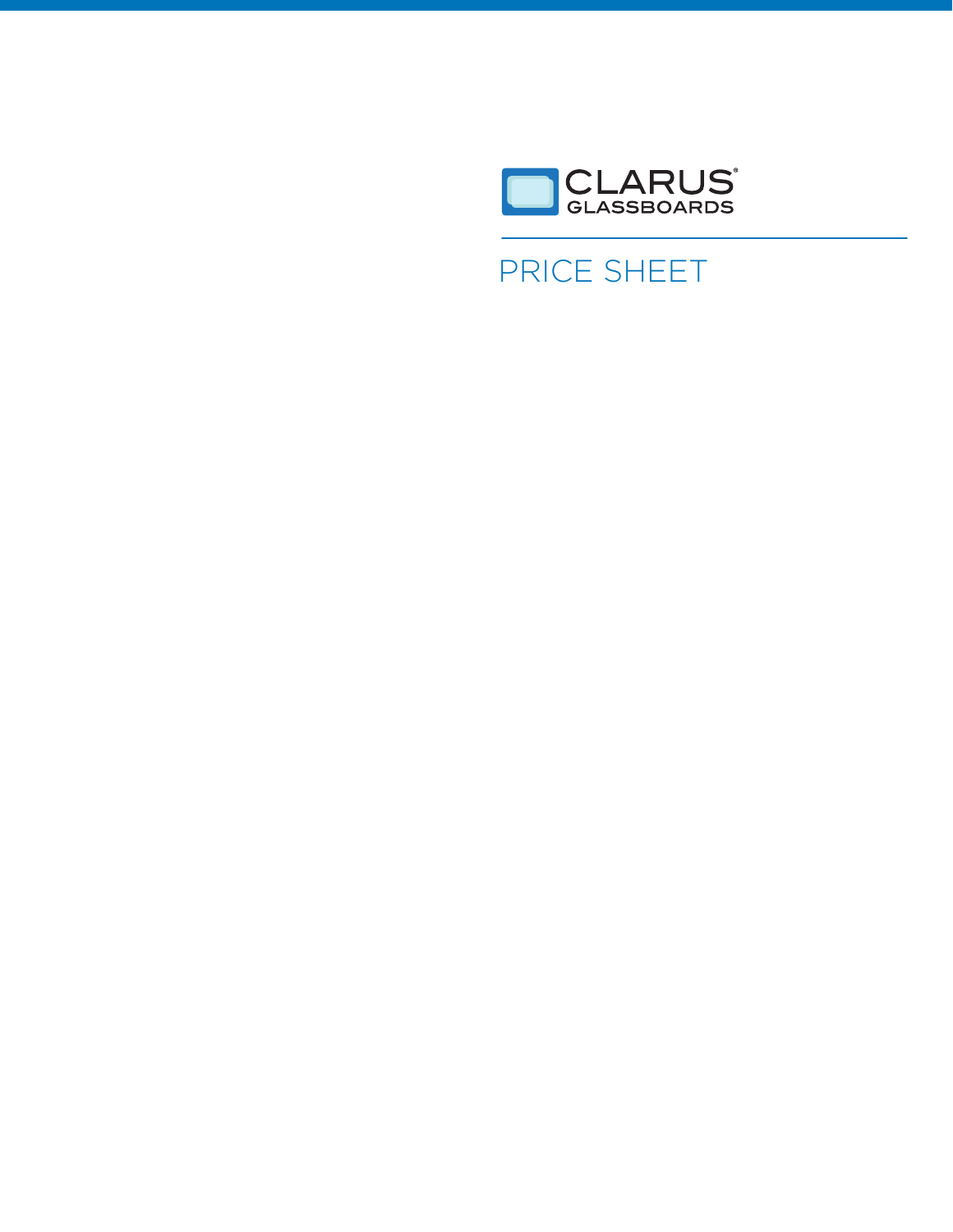## GLASSBOARD FLOAT

|                  | <b>PURE WHITE</b> | <b>MAGNETIC PURE WHITE</b> | <b>COLORS BY CLARUS</b> | <b>MAGNETIC COLORS BY CLARUS</b> |
|------------------|-------------------|----------------------------|-------------------------|----------------------------------|
| <b>Size</b>      | <b>List Price</b> | <b>List Price</b>          | <b>List Price</b>       | <b>List Price</b>                |
| $2' \times 3'$   | \$575             | \$798                      | \$575                   | \$798                            |
| $3' \times 4'$   | \$970             | \$1,280                    | \$970                   | \$1,280                          |
| $3.5' \times 5'$ | \$1,300           | \$1,700                    | \$1,300                 | \$1,700                          |
| $4' \times 5'$   | \$1,385           | \$2,010                    | \$1,385                 | \$2,010                          |
| $4' \times 6'$   | \$1,730           | \$2,360                    | \$1,730                 | \$2,360                          |
| $4' \times 8'$   | \$2,080           | \$2,970                    | \$2,080                 | \$2,970                          |
| $4' \times 10'$  | \$2,860           | \$3,960                    | \$2,860                 | \$3,960                          |

*Please indicate width and height on purchase order*



### PRODUCT FEATURES

• 1/4″ PPG Starphire tempered safety writing glass

- Magnetic Glassboards include three square magnets
- Features patented TruMount multi-directional hardware
- All mounting hardware included

## GLASSBOARD DEPTH

|                  | <b>CLEAR or FROST</b> | <b>PURE WHITE</b> | <b>MAGNETIC PURE WHITE</b> | <b>COLORS BY CLARUS</b> | <b>MAGNETIC COLORS BY CLARUS</b> |
|------------------|-----------------------|-------------------|----------------------------|-------------------------|----------------------------------|
| <b>Size</b>      | <b>List Price</b>     | <b>List Price</b> | <b>List Price</b>          | <b>List Price</b>       | <b>List Price</b>                |
| $2' \times 3'$   | \$505                 | \$575             | \$798                      | \$575                   | \$798                            |
| $3' \times 4'$   | \$865                 | \$970             | \$1,280                    | \$970                   | \$1,280                          |
| $3.5' \times 5'$ | \$1,130               | \$1,300           | \$1,700                    | \$1,300                 | \$1,700                          |
| $4' \times 5'$   | \$1,215               | \$1,385           | \$2,010                    | \$1,385                 | \$2,010                          |
| $4' \times 6'$   | \$1,560               | \$1,730           | \$2,360                    | \$1,730                 | \$2,360                          |
| $4' \times 8'$   | \$1,905               | \$2,080           | \$2,970                    | \$2,080                 | \$2,970                          |
| $4' \times 10'$  | \$2,640               | \$2,860           | \$3,960                    | \$2,860                 | \$3,960                          |





PROFILE

### PRODUCT FEATURES

• 1/4" PPG Starphire tempered safety writing glass

- Magnetic Glassboards include three square magnets
- Features 1" stainless steel standoffs
- All mounting hardware included

### ORDER INFORMATION

- Add \$550 to List Price per custom color
- Specify color on order for Colors by Clarus
- Please indicate width and height on purchase order

### **OPTIONS**

- Custom sizes available up to 72" **×** 144"
- Custom colors upon request
- ColorDrop printing options available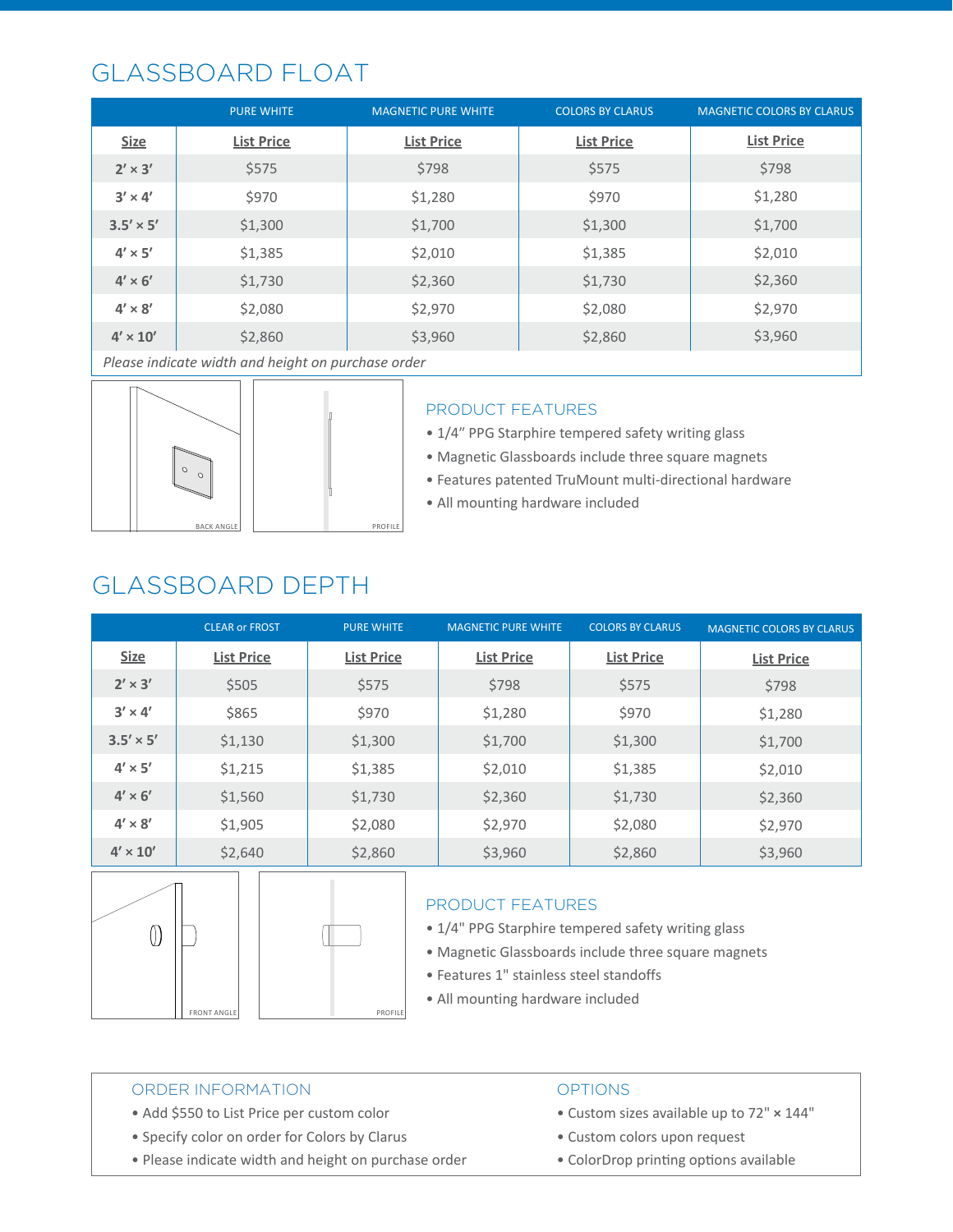## FLIP

|                                                                     | <b>MAGNETIC COLORS BY CLARUS</b> |  |
|---------------------------------------------------------------------|----------------------------------|--|
| <b>Size</b>                                                         | <b>List Price</b>                |  |
| $ 48'' \times 23\frac{3}{8}'' $                                     | \$1.885                          |  |
| Specify: frame color, glass color, acoustic color, acoustic pattern |                                  |  |



### PRODUCT FEATURES

- 13 frame colors
- Unlimited glass colors
- Magnetic glass panels
- ColorDrop printing options available
- 15 Clarus Felt panel colors (listed below)
- 5 Clarus Felt panel patterns (listed below)
- 9 12 mm polyethylene terephthalate felt
- Made from recycled materials, 100% recyclable product

BESTOTY PAT THERE RE

• Noise reduction coefficient of .8 to 1.1(.9 at 4000 Hz)

## CLARUS FELT STYLES FOR FLIP





## HEALTHBOARD

|                  | <b>PURE WHITE</b> | <b>MAGNETIC PURE WHITE</b> | <b>COLORS BY CLARUS</b> | <b>MAGNETIC COLORS BY CLARUS</b> |
|------------------|-------------------|----------------------------|-------------------------|----------------------------------|
| <b>Size</b>      | <b>List Price</b> | <b>List Price</b>          | <b>List Price</b>       | <b>List Price</b>                |
| $1.5' \times 2'$ | \$440             | \$506                      | \$440                   | \$506                            |
| $2' \times 3'$   | \$706             | \$866                      | \$706                   | \$866                            |
| $3' \times 4'$   | \$1,240           | \$1,586                    | \$1,240                 | \$1,586                          |
| $4' \times 6'$   | \$2,306           | \$3,026                    | \$2,306                 | \$3,026                          |
| $4' \times 8'$   | \$3,018           | \$3,986                    | \$3,018                 | \$3,986                          |
|                  |                   |                            |                         |                                  |

*Please indicate width and height on purchase order*

### PRODUCT FEATURES

- Unlimited glass colors
- ColorDrop printing options available
- Available in Float and Depth
- Over 50 pre-designed templates

### OPTIONS

- Custom sizes available up to 72" × 144"
- Custom colors upon request
- Available with Surround

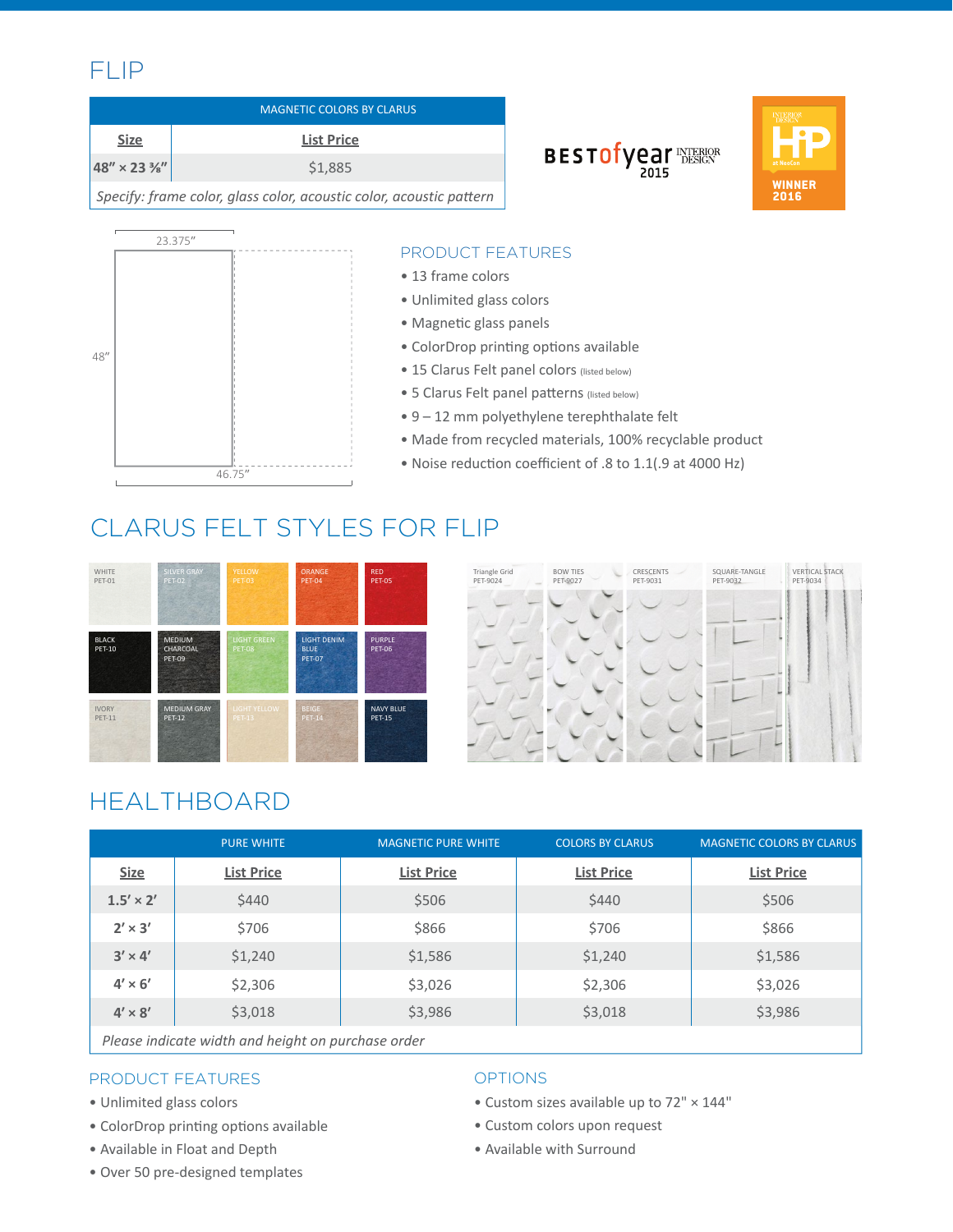## go! MOBILE

|                           | go!               | go! Magnetic      |
|---------------------------|-------------------|-------------------|
| <b>Size</b>               | <b>List Price</b> | <b>List Price</b> |
| XS   40" × 54"            | \$3,108           | \$3,552           |
| $S \mid 60'' \times 54''$ | \$3,552           | \$3,996           |
| $M   40'' \times 73''$    | \$3,552           | \$3,996           |
| $L$   60" $\times$ 73"    | \$3,996           | \$4,440           |
|                           |                   |                   |

*Specify: frame, caster & glass color, caster configuration*

### PRODUCT FEATURES

- 13 frame colors
- Unlimited glass colors
- 4 caster colors
- Three-wheel and Four-wheel caster configurations
- ColorDrop printing options available
- Gangs, nests, collaborates with multiple boards





**BEST** 

**NF** 

**YEAR 2013** 

## go! HUBs

| go! HUB                       | <b>LIST PRICE</b> |  |
|-------------------------------|-------------------|--|
| <b>All Hubs</b>               | \$196             |  |
| Specify: Hub & bracket finish |                   |  |

### PRODUCT FEATURES

- 13 powder-coated finishes
- Each go! Hub includes top bracket
- Optimized for three-wheeled go! Mobiles









## FRAME COLORS FOR SURROUND, FLIP & go! MOBILE



## go! MOBILE CASTER COLORS



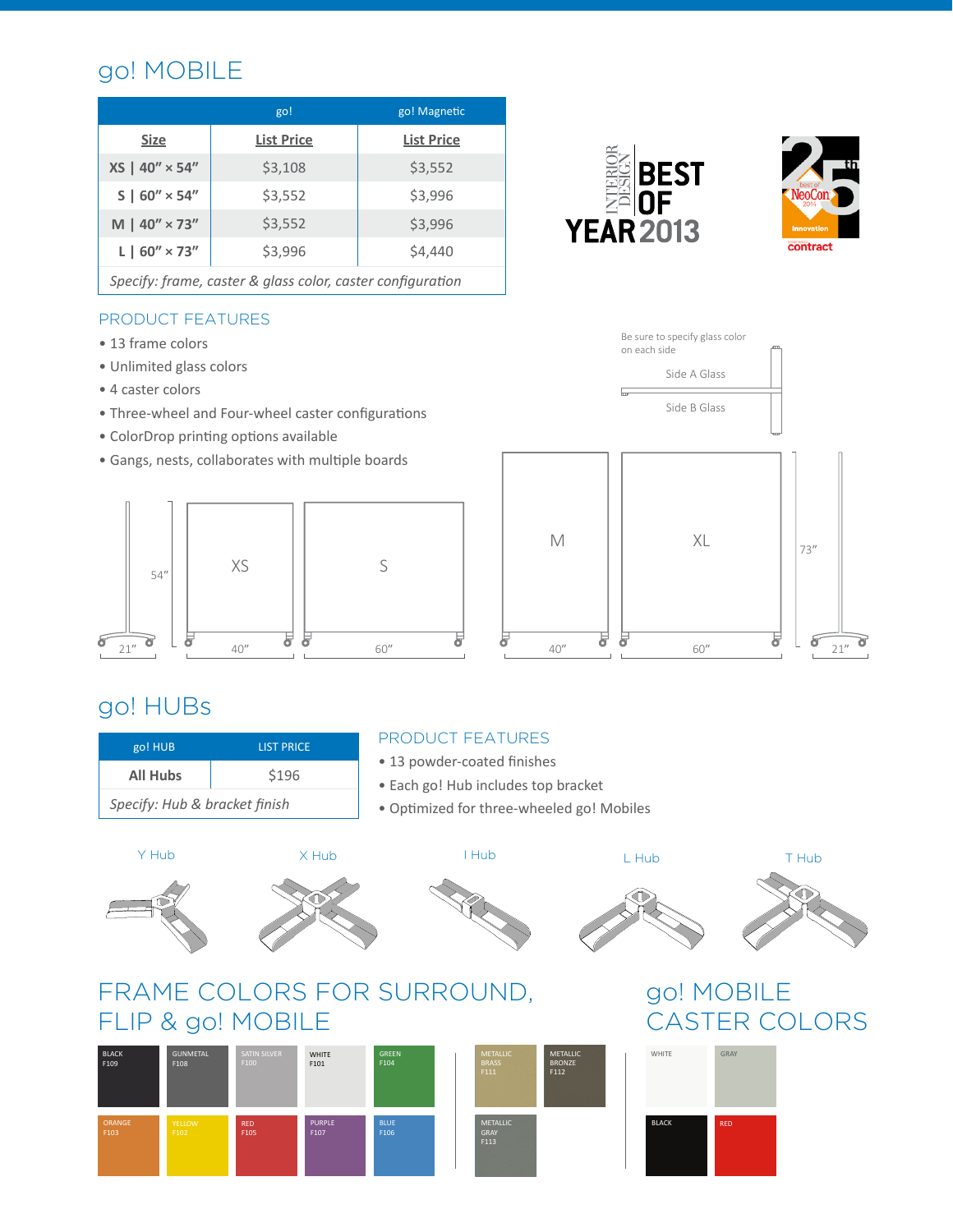## SURROUND

|                  | <b>PURE WHITE</b> | <b>MAGNETIC PURE WHITE</b> | <b>COLORS BY CLARUS</b> | <b>MAGNETIC COLORS BY CLARUS</b> |
|------------------|-------------------|----------------------------|-------------------------|----------------------------------|
| <b>Size</b>      | <b>List Price</b> | <b>List Price</b>          | <b>List Price</b>       | <b>List Price</b>                |
| $2' \times 3'$   | \$755             | \$978                      | \$755                   | \$978                            |
| $3' \times 4'$   | \$1,222           | \$1,532                    | \$1,222                 | \$1,532                          |
| $3.5' \times 5'$ | \$1,606           | \$2,006                    | \$1,606                 | \$2,006                          |
| $4' \times 5'$   | \$1,709           | \$2,334                    | \$1,709                 | \$2,334                          |
| $4' \times 6'$   | \$2,090           | \$2,720                    | \$2,090                 | \$2,720                          |
| $4' \times 8'$   | \$2,512           | \$3,402                    | \$2,512                 | \$3,402                          |
| $4' \times 10'$  | \$3,364           | \$4,464                    | \$3,364                 | \$4,464                          |



### PRODUCT FEATURES

- Available in 13 different colors
- Keeps your space clean from accidental marker strokes
- Powder-coated to keep a fresh look for years to come
- ColorDrop printing options available

### WALL2WALL

|                                                    | <b>PURE WHITE</b> | <b>MAGNETIC PURE WHITE</b> | <b>COLORS BY CLARUS</b> | <b>MAGNETIC COLORS BY CLARUS</b> |
|----------------------------------------------------|-------------------|----------------------------|-------------------------|----------------------------------|
| <b>Size</b>                                        | <b>List Price</b> | <b>List Price</b>          | <b>List Price</b>       | <b>List Price</b>                |
| Custom                                             | $$64/Sq$ ft       | $$74/Sq$ ft                | $$64/Sq$ ft             | $$74/Sq$ ft                      |
| Please indicate width and height on purchase order |                   |                            |                         |                                  |

### OPTIONS

- Custom sizes available up to 72" × 144"
- Custom colors upon request
- ColorDrop printing options available
- 3 sq/ft minimum charge applies

## FURNITURE GLASS

#### PRODUCT INFORMATION

Walling, desk, privacy screens and table top products available via the Rise, Note, Divide and Tops product lines. Please see the Clarus Furniture Glass price sheet or contact Clarus for a custom quote.



All Clarus Boards available in custom colors. See color palettes at clarus.com for more information. Still have a question? Please call for assistance, we love our customers!

ColorDrop proprietary print technology available on all Clarus products. Spots & Dots patterns also available on all Clarus products. COLORDROP | Contact Clarus for custom ColorDrop quotes.